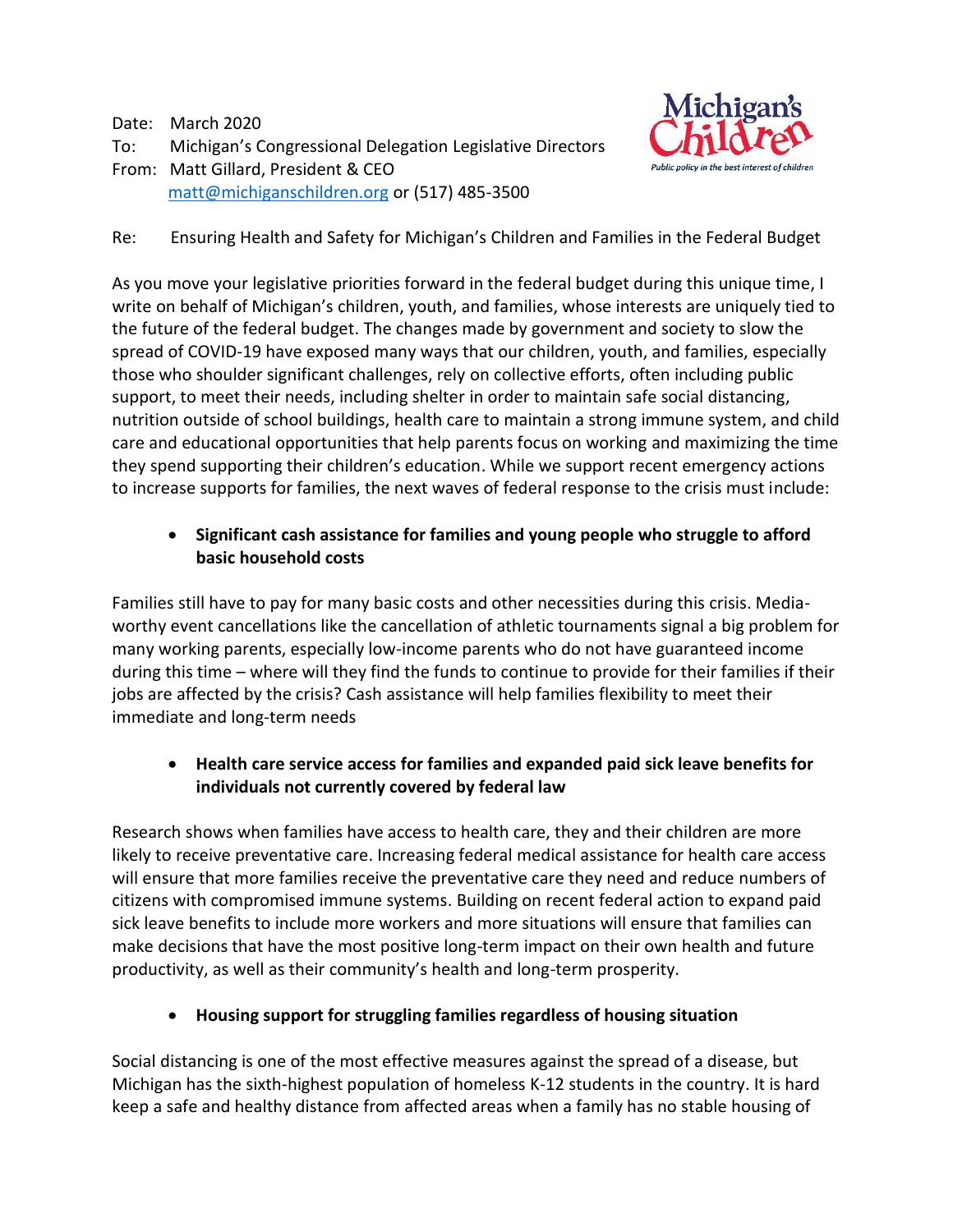their own to return to. We must expand housing support for families at risk as an investment in their future health and economic productivity.

## **Short- and long-term plans to ensure internet access for young people and families**

During outbreaks, the public needs access to information in order to make healthy decisions, and when schools close, students deserve access to online learning resources that they otherwise could only access in school. Unfortunately, gaps in broadband access persist across our state for low-income students. According to the National Digital Inclusion Alliance, in Detroit, up to half of households lack broadband internet access. And according to Michigan State University's Quello Center, the most rural and socioeconomically disadvantaged students in Michigan are least likely to have broadband Internet access at home. Their study suggests that only 47 percent of students who live in rural areas have high-speed Internet access. Of those who do not have home access, 36 percent live in a home with no computer and 58 percent live on a farm or other rural setting.

 **Supports for businesses and nonprofits, including human service providers, child care providers, and afterschool programs, that employ and/or serve children, youth, and families that may be harmed by the crisis' economic effects**

Research and lived experience show that we can most proactively support families during a large-scale unforeseen crisis by ensuring that families can access critical resources at all times, including when life's other crises strike. To that end, a host of vital, effective programs, all of which are essential to the daily lives of thousands of Michiganders and to the future of our great state, rely considerably on federal funds. Due to state budget constraints for the foreseeable future, you are in the strongest position of any elected official to make investments into the following supports and systems:

#### **Child Care**

Child care providers are heroically staying open to provide care for those on the front lines of health and public safety, but often, the same people serving the public during a disease outbreak also struggle to find child care during "normal" times. This crisis also threatens the bottom lines of many child care providers, who must stay in business for when individuals return to work. Michigan's growing workforce needs positive early learning environments and their parents need peace of mind knowing their children are safe while they work. The value of Michigan's child care subsidy would collapse without federal support through the Child Care and Development Fund and, without expansion, thousands of working families will continue to negotiate impossible child care access and affordability problems.

#### **Child Welfare and Foster Care, including Child Abuse Prevention and Treatment**

This outbreak has thrown many families involved with the child welfare system in limbo, reminding us that the more quickly we can help families experience stability, the better for our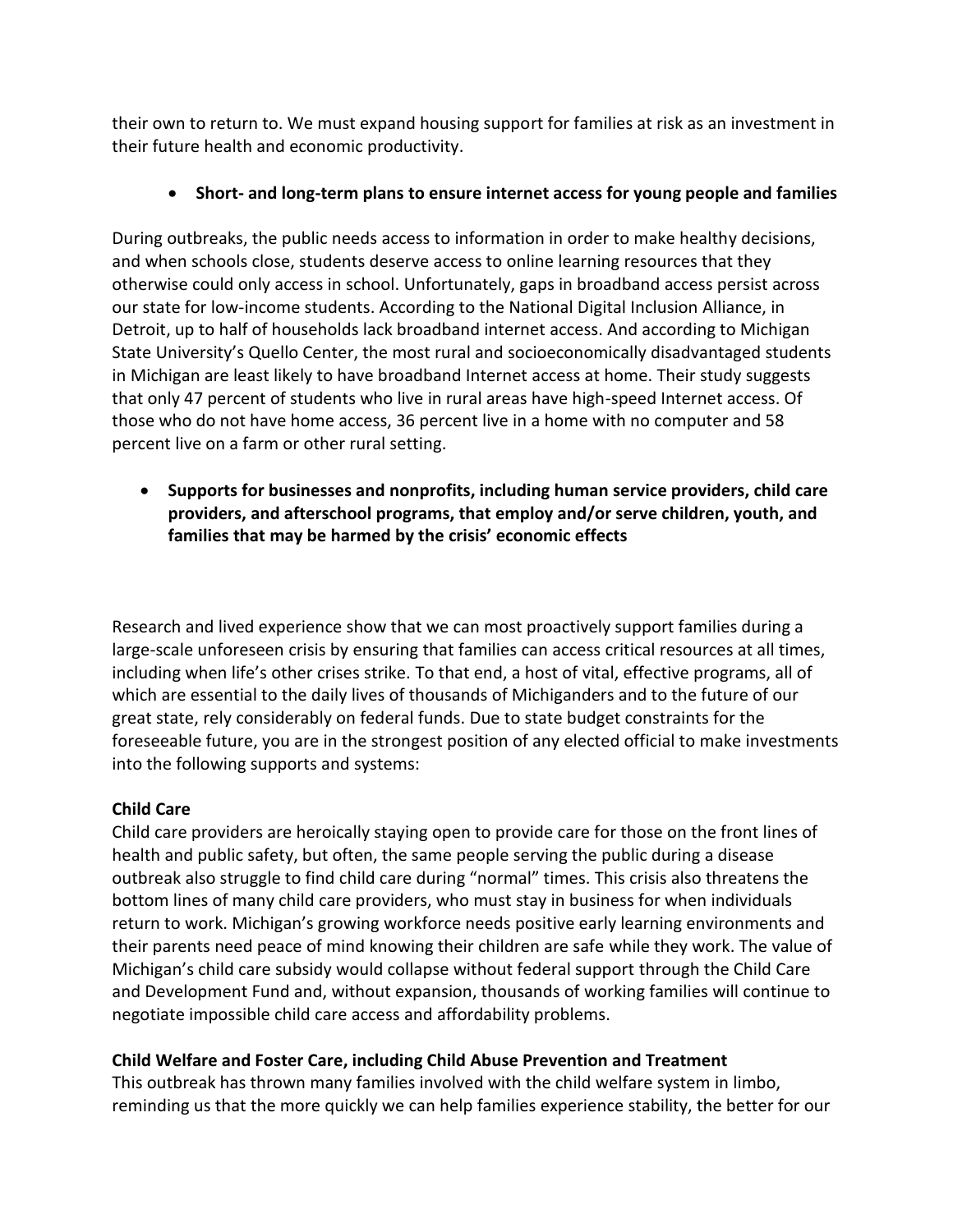public systems during times of crisis. The Michigan Department of Health & Human Services receives three of every four dollars from Washington. More than half of births are Medicaidsupported. Virtually all of the state's efforts to prevent child maltreatment and care for children and youth who have been removed from their families are funded through federal sources including the Child Abuse Prevention and Treatment Act, the Social Services Block Grant, and Titles IV-B and IV-E of Social Security. Federal funds also provide the vast majority of support for many critical safety net programs including income support, WIC, SNAP, and TANF programs.

### **Early On (IDEA Part C)**

Many families whose children have a disability or learning need will face challenges figuring out the next few weeks of their child's education. If more families could access early developmental services, more families might have the chance to learn how to best prepare for their children's educational disruptions. Children with developmental delays, together with their families, go to *Early On* for strategies and services to overcome whatever obstacles may lie between them and reaching their fullest potential. Early screening and services through *Early On* are proven to reduce the need for costly K-12 special education supports, but Michigan lags the entire Midwest with its modest appropriations for *Early On*, which are quite inequitably distributed across counties, and less accessible to those of lower socioeconomic status.

### **Afterschool**

With school out, many children will not attend their afterschool programs, which operate thin margins and will struggle to maintain their existing programs if dollars need to be stretched further, all in the face of recent declining investment in afterschool programs in Michigan. While these programs contribute to improved student learning and developmental outcomes and serve a critical child support function for families in our state. Michigan currently dedicates no state funds for afterschool programs, which receive nearly the entirety of their support from the 21<sup>st</sup> Century Community Learning Centers grant program and, to a lesser extent, through child care reimbursement funds. Despite recent increases, Michigan has lost 21<sup>st</sup> Century Funding and is in need of significant reinvestment.

#### **Runaway and Homeless Youth**

Children, youth, and families cannot effectively socially distance without stable housing of their own. Many families will struggle to afford a housing payment if they lose wages soon, and Michigan has the sixth-highest K-12 student homelessness rate in the country. The bulk of runaway and homeless youth (RHY) services federally funded. While rising costs have forced program closures across the entire Upper Peninsula, parts of the northern Lower Peninsula, and Muskegon County, the Michigan state budget has increased its share of funding for RHY services by \$500,000 over the past two decades, while student homelessness rates persist.

#### **Adult Education**

When the economy recovers from the COVID-19 outbreak, many parents will still find themselves without a job. Michigan receives \$14 million in federal funding through the Workforce Innovation and Opportunity Act, which supports high school equivalency education, skill-building, and family literacy programs for adult learners in Michigan. Adult education